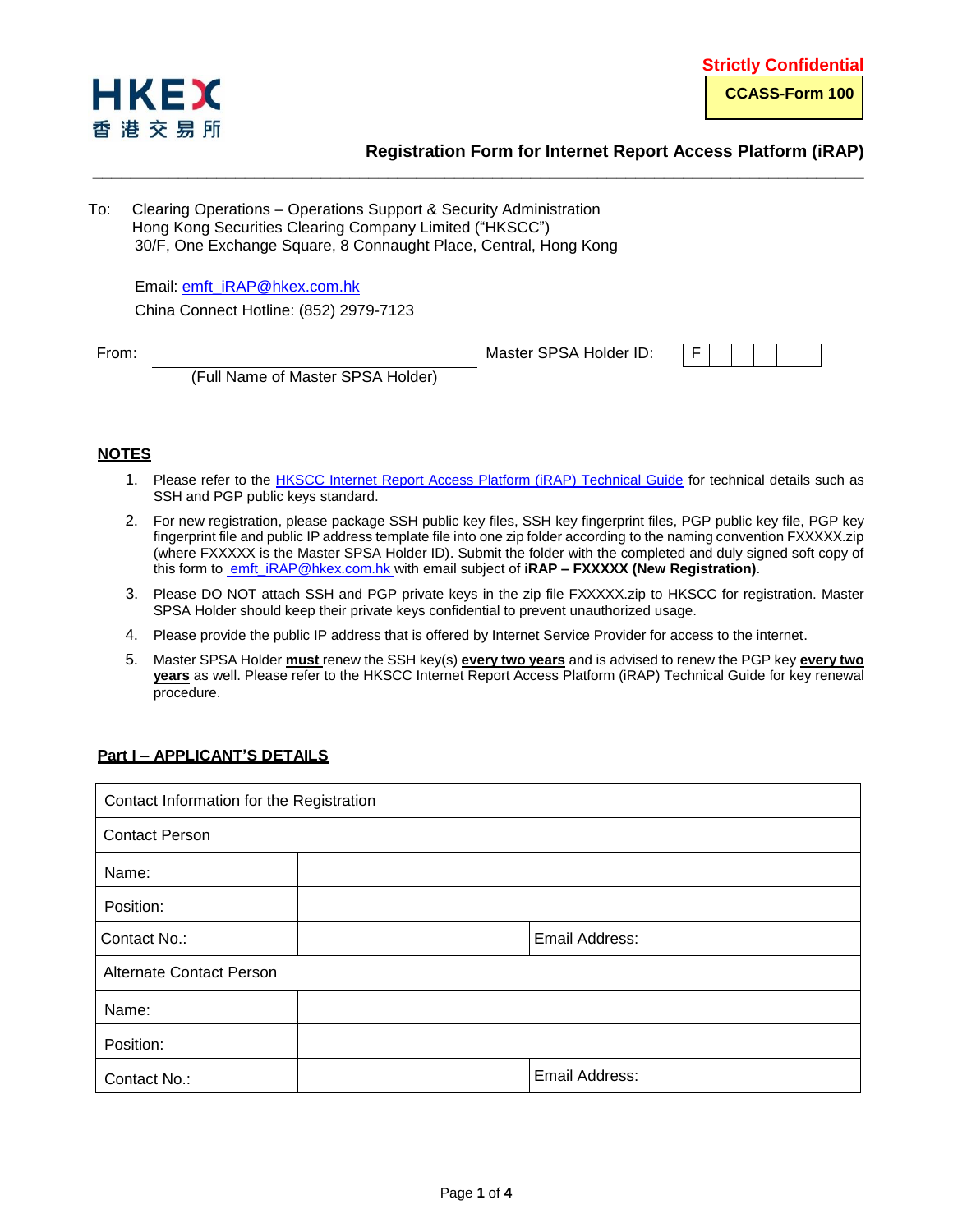### **Part II – NEW REGISTRATION**

We hereby request for the iRAP SFTP User IDs according to the following procedures as prescribed by HKSCC:

*Please "√ " against each of the following steps to confirm completion.*

| 1. | The SSH public key files are saved with file names <b>FXXXXX001.pub</b> and <b>FXXXXX002.pub</b> ,<br>where FXXXXX is the Master SPSA Holder ID            |  |  |
|----|------------------------------------------------------------------------------------------------------------------------------------------------------------|--|--|
| 2. | The SSH public key fingerprint files are saved with file names <b>FXXXXX001.fpt</b> and<br>FXXXXX002.fpt                                                   |  |  |
| 3. | The encryption PGP public key file is saved with file name <b>FXXXXX.asc</b>                                                                               |  |  |
| 4. | The PGP key fingerprint file is saved with file name <b>FXXXXX.fpt</b>                                                                                     |  |  |
| 5. | The public IP address of each iRAP client workstation is filled in the excel template and saved<br>with file name FXXXXX_public IP address template.xls    |  |  |
| 6. | All files in step 1, 2, 3, 4 and 5 are zipped into a zip folder named as <b>FXXXXX.zip</b>                                                                 |  |  |
| 7. | The zip folder together with this duly signed form are submitted to HKSCC at<br>emft_iRAP@hkex.com.hk with email subject: iRAP - FXXXXX (New Registration) |  |  |

### **Part III – SUBSEQUENT UPDATE**

Please "√ " for where update is required after registration

### 1. **SSH Public Key (Self-renewal Service Available)**

| FXXXXX001 | The SSH public key file is saved with file name of FXXXXX001.pub |
|-----------|------------------------------------------------------------------|
| FXXXXX002 | The SSH public key file is saved with file name of FXXXXX002.pub |

# 2. **PGP Public Key (Self-renewal Service Available)**

| <b>FXXXXX</b> | The encryption PGP public key file is saved with file name of FXXXXX.asc.gpg |
|---------------|------------------------------------------------------------------------------|
|               |                                                                              |

### 3. **Public IP Address**

| Public IP address of Workstation 1 for SFTP User ID FXXXXX001 |
|---------------------------------------------------------------|
| Public IP address of Workstation 2 for SFTP User ID FXXXXX001 |
| Public IP address of Workstation 1 for SFTP User ID FXXXXX002 |
| Public IP address of Workstation 2 for SFTP User ID FXXXXX002 |

The zip folder (if any) together with this duly signed form are submitted to HKSCC at emft\_iRAP@hkex.com.hk with corresponding email subject: **iRAP – FXXXXX (Request for update)**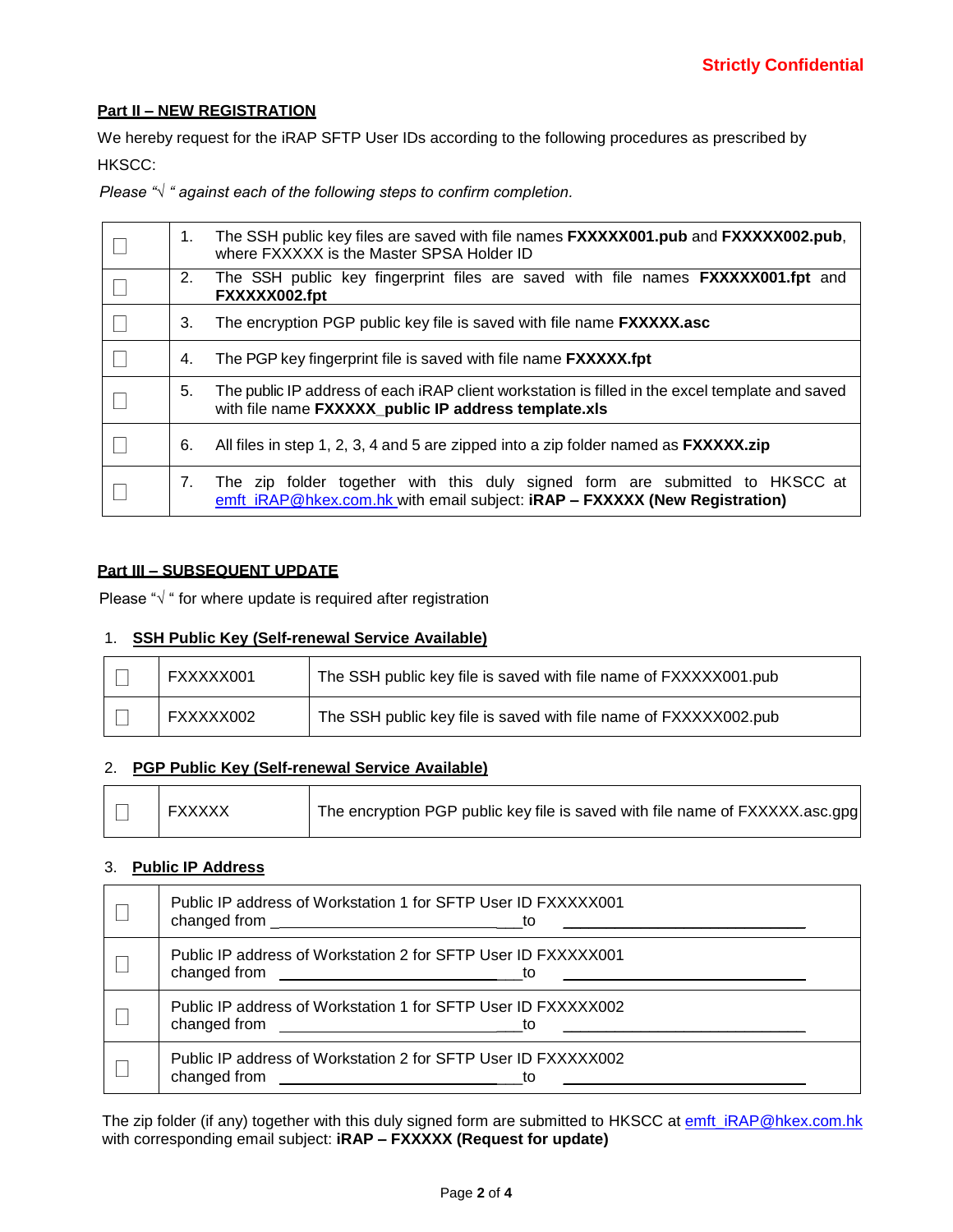# **To: Hong Kong Securities Clearing Company Limited ("HKSCC") Hong Kong Exchanges and Clearing Limited ("HKEX")**

| We, |  |  |
|-----|--|--|
|     |  |  |

**1. understand** that iRAP account will be provided subject to certain requirements as set out by HKSCC, HKEX and its subsidiaries, as amended, modified and supplemented from time to time;

Name of Applicant (Company Name)

- **2. agree** that the use of iRAP account shall be regarded as our acceptance of, and agreement to be bound by, the requirements mentioned above;
- **3. consent** that HKSCC, HKEX and its subsidiaries, any recognized exchange controller which is the controller of HKSCC, HKEX and its subsidiaries, and any company of which a recognized exchange controller which is controller of HKSCC, HKEX and its subsidiaries, is a controller may disclose information relating to us to the Securities and Futures Commission, any exchange, clearing house and regulatory authority (whether within or outside Hong Kong);
- **4. agree** at all times to keep HKSCC, HKEX and its subsidiaries fully indemnified against and in respect of all liabilities, economic or otherwise, losses, damages, costs, claims, suits, demands, fees and expenses of whatsoever nature which may be incurred by HKSCC, HKEX and its subsidiaries as a result of or in connection with or arising out of any act, omission, mistake, delay or other fault of ourselves in respect of or in connection with the use by the iRAP account;
- **5. understand** that HKSCC, HKEX and its subsidiaries shall not be liable to us or any person claiming through us or any other third party for any cause of action of whatever nature for and in respect of any liabilities, economic or otherwise, losses, damages, costs, claims, suits, demands, fees and expenses of whatsoever nature suffered by us or any third party arising from any cause whatsoever or (without prejudice to the generality of the foregoing) arising from any act, omission, mistake, delay, interruption, whether negligent or otherwise, in respect of or in connection with or arising out of the operation, use or maintenance of the iRAP account;
- **6. consent** that HKSCC, HKEX and its subsidiaries may use and rely on any requests, instructions or information which our contact person(s), authorized signatories or users of the iRAP account may from time to time submit when using the iRAP account;
- **7. confirm** the information provided in this form is accurate, correct and free from errors; and
- **8. consent** to the processing of personal data in accordance with the Privacy Policy Statement appended to this form.

| <b>Master SPSA Holder</b>                                                                                       |                        |      |
|-----------------------------------------------------------------------------------------------------------------|------------------------|------|
| Authorized Signature(s) (with company chop,<br>ONLY applicable if it forms part of your<br>signing instruction) | Name of Signatory(ies) | Date |

| <b>For Office Use Only</b> |             |            |            |  |
|----------------------------|-------------|------------|------------|--|
| Verified by                | Reviewed by | Updated by | Checked by |  |
| Date                       | Date        | Date       | Date       |  |